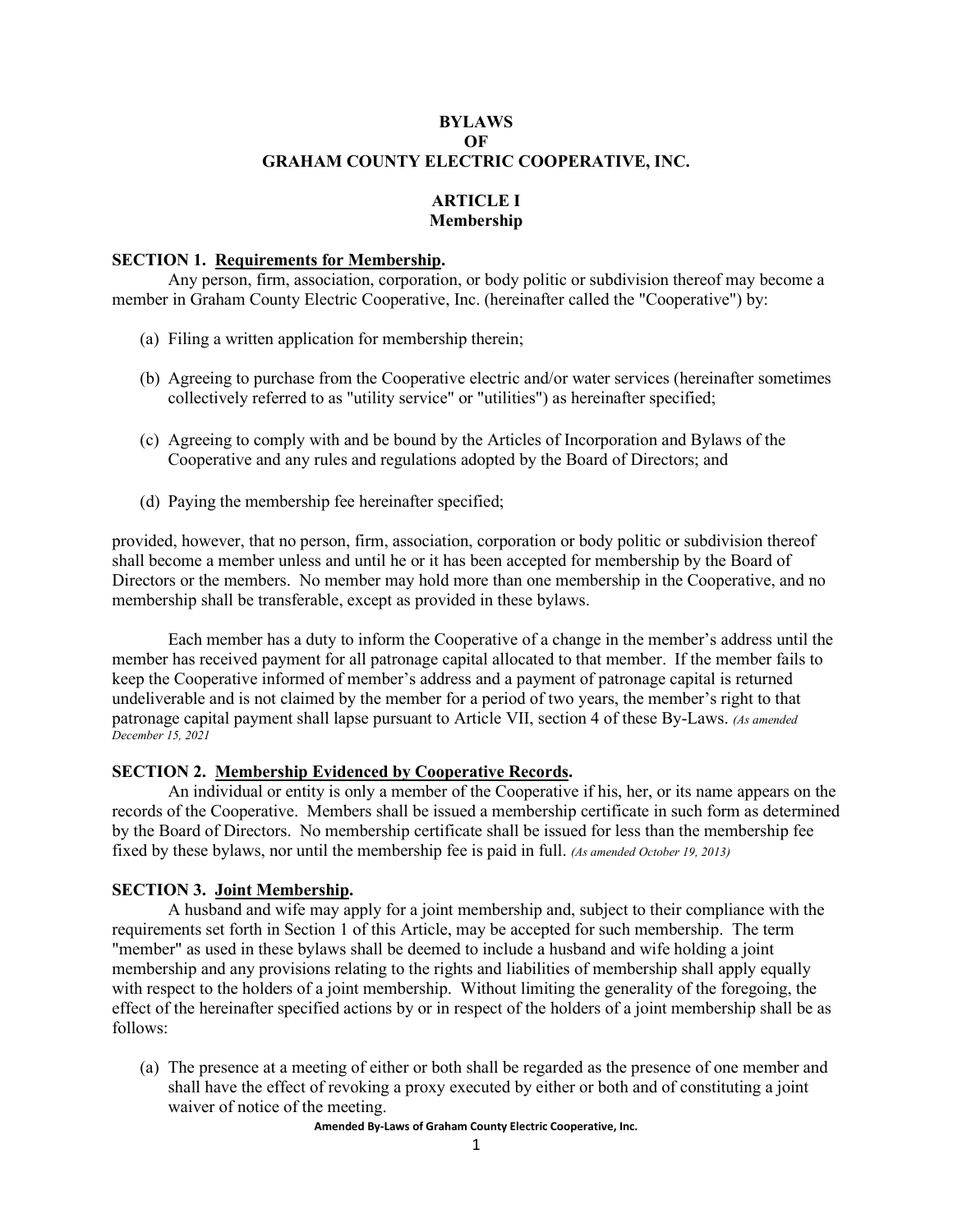- (b) The vote of either separately or both jointly shall constitute one joint vote;
- (c) A proxy executed by either or both shall constitute one joint proxy;
- (d) A waiver of notice signed by either or both shall constitute a joint waiver;
- (e) Notice to either shall constitute notice to both;
- (f) Expulsion of either shall terminate the joint membership;
- (g) Withdrawal of either shall terminate the joint membership;
- (h) Either but not both may be elected or appointed as an officer or director, provided that both meet the qualifications for such office.
- (i) The allocation of patronage capital shall be divided equally between member spouses, with onehalf of the patronage capital being allocated to each spouse. Where only one spouse of a married couple is a registered member of the Cooperative, the Cooperative shall have no duty to recognize the other spouse as a member or make patronage capital allocations to, or to pay patronage capital retirement payments to the non-member spouse based on community property or marital property concepts --- it shall be the duty of the member spouse to recognize such community property interest and to share patronage capital retirement payments with the non-member spouse as the law may require. *(As amended October 19, 2013)*

### **SECTION 4. CONVERSION OF MEMBERSHIP.**

- (a) A membership may be converted to a joint membership upon the written request of the holder thereof and the agreement by such holder and his or her spouse to comply with the articles of incorporation, bylaws, and rules and regulations adopted by the Board of Directors. The outstanding membership certificate shall be surrendered, and shall be reissued by the Cooperative in such manner as shall indicate the changed membership status.
- (b) Upon the death of either spouse who is a party to the joint membership, such membership shall be held solely by the survivor. The outstanding membership certificate shall be surrendered, and shall be reissued in such manner as shall indicate the changed membership status; provided, however, that the estate of the deceased shall not be released from any debts due the Cooperative.

### **SECTION 5. MEMBERSHIP FEES.**

The membership fee shall be five dollars, upon the payment of which a member shall be eligible for one service connection to the electric distribution system and one connection to the water distribution system if the Cooperative operates such a system in the member's location. *(As amended December 15, 2021)*

## **SECTION 6. PURCHASE OF ELECTRIC AND/OR WATER SERVICES.**

**Amended By-Laws of Graham County Electric Cooperative, Inc.** Each member shall purchase from the Cooperative all electric and, if the Cooperative operates a water distribution system in the member's location, all water services used on the premises specified in his application for membership, except for approved renewable energy produced on the premises or a private well, and shall pay monthly for utility services received from the Cooperative at rates which shall from time to time be recommended by the Board of Directors and approved by the Arizona Corporation Commission; provided however, that in extreme circumstances the Board of Directors may limit the amount of electric and/or water services which the Cooperative shall be required to furnish to any one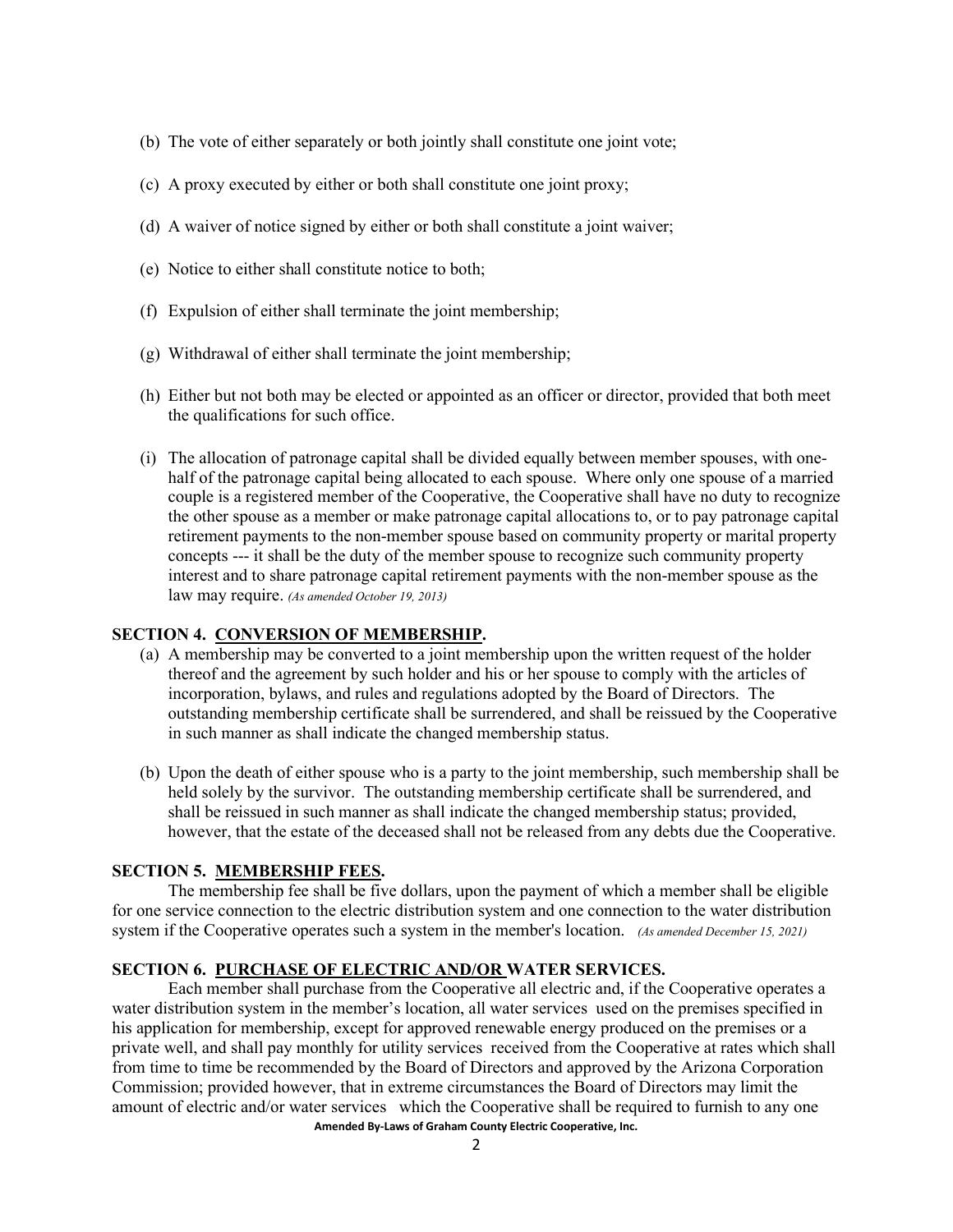member. It is expressly understood that amounts paid for electric and/or water services in excess of the cost of service are furnished by members as capital to be used for such capital requirements of the Cooperative as the Board of Directors shall from time to time determine as necessary. Each member shall pay to the Cooperative such minimum amount per month regardless of the amount of electric and/or water services consumed, as shall be fixed by the Board of Directors from time to time. Each member shall also pay all amounts owed to the Cooperative as and when the same shall become due and payable. *(As amended December 15, 2021)*

# **SECTION 7. Termination of Membership.**

- (a) Any member may withdraw from membership upon compliance with such uniform terms and conditions as the Board of Directors may prescribe. The Board of Directors of the Cooperative may by the affirmative vote of not less than two-thirds of all the directors, expel any member who fails to comply with any of the provisions of the articles of incorporation, bylaws or rules or regulations adopted by the Board of Directors, but only if such member shall have been given written notice by the Secretary of the Cooperative that such failure make him liable to expulsion and such failure shall have continued for at least ten days after such notice was given. The membership of a member who for a period of six (6) months after service is available to him, has not purchased utility services from the Cooperative, or a member who has ceased to purchase utility services from the Cooperative, shall be canceled by resolution of the Board of Directors. *(As amended April 2, 2021)*
- (b) Upon the withdrawal, death, cessation of existence or expulsion of member the membership of such member shall thereupon terminate, and the membership certificate of such member shall be surrendered forthwith to the Cooperative. Termination of membership in any manner shall not release a member or his estate from any debts due the Cooperative.
- (c) In case of withdrawal or termination of membership in any manner, the Cooperative will repay to the member the amount of the membership fee paid by him, provided, however, that the Cooperative shall deduct from the amount of the membership fee the amount of any debts or obligations owing from the member to the Cooperative.

## **ARTICLE II Rights and Liabilities of Members**

## **SECTION 1. Property Interest of Members.**

Members shall have no individual or separate interest in the property or assets of the Cooperative except that upon dissolution the property and assets of the Cooperative remaining after all debts and liabilities of the Cooperative are paid, shall be distributed among the members and former members in the proportion which the aggregate patronage of each bears to the total patronage of all members during the seven years next preceding the date of filing of certificate of dissolution.

## **SECTION 2. Non-Liability for Debts of the Cooperative.**

The private property of the members shall be kept exempt from execution or other liability for the debts of the Cooperative and no member shall be liable or responsible for any debts or liabilities of the Cooperative.

# **ARTICLE III Meetings of Members**

## **SECTION 1. Annual Meeting.**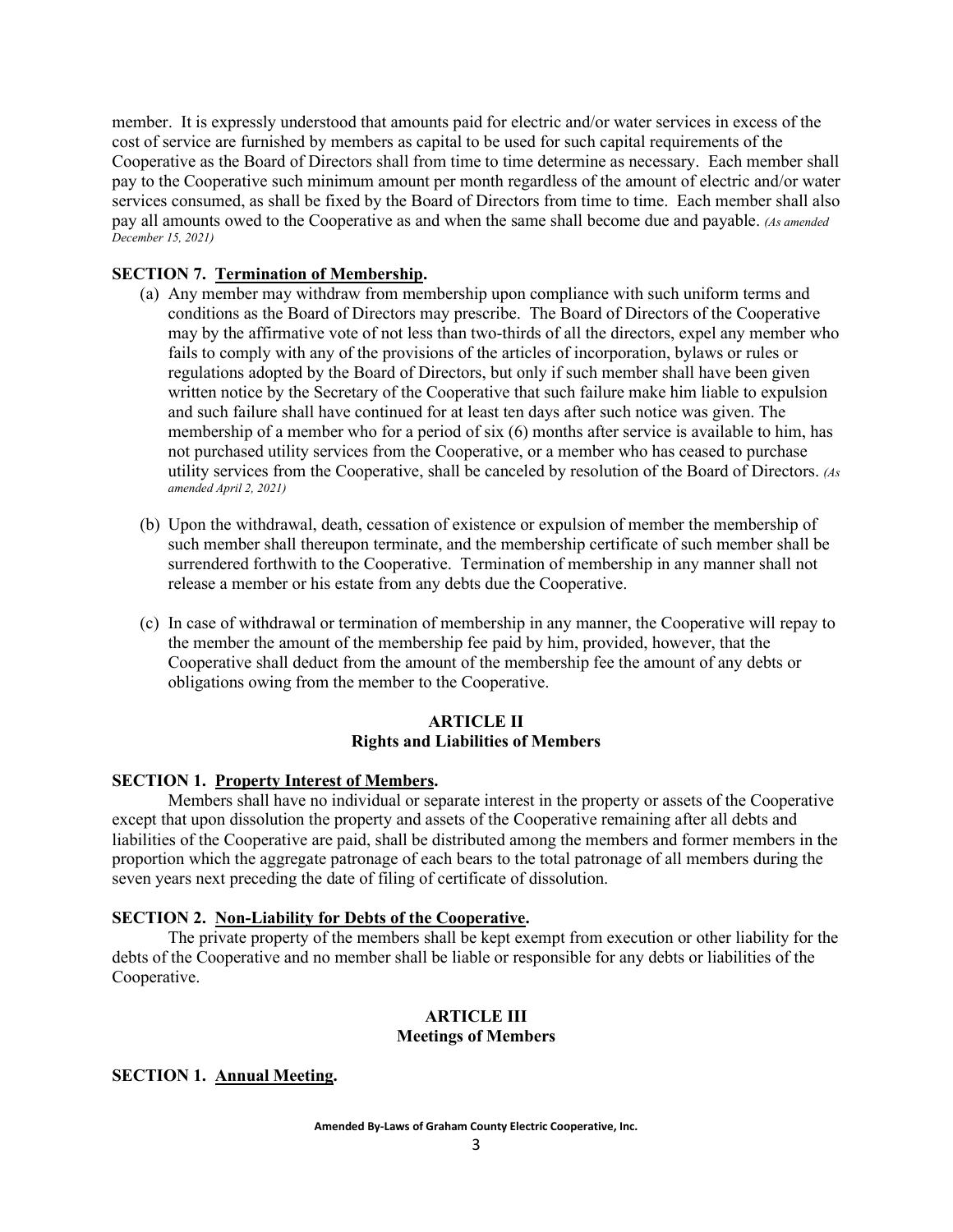The annual meeting shall be held before September 30 each year, at such place in the County of Graham, State of Arizona, as shall be designated in the notice of the meeting, for the purpose of electing directors, passing upon reports for the previous fiscal year and transacting such other business as may come before the meeting. It shall be the responsibility of the Board of Directors to make adequate plans and preparations for the annual meeting. Failure to hold the annual meeting at the designated time shall not work a forfeiture or dissolution of the Cooperative. *(As amended December 15, 2021)*

# **SECTION 2. Special Meetings.**

A special meeting of the members may be called by resolution of the Board of Directors, or upon a written request signed by any three directors, by the President, or by ten per centum (10%) or more of all the members, and it shall thereupon be the duty of the Secretary to cause notice of such meeting to be given as hereinafter provided. Special meetings of the members may be held at any place within the County of Graham, State of Arizona, specified in the notice of special meetings.

#### **SECTION 3. Notice of Members' Meeting.**

Written or printed notice stating the place, day and hour of the meeting and, in case of a special meeting or an annual meeting at which business requiring special notice is to be transacted, the purpose or purposes for which the meeting is called, shall be delivered not less than ten nor more than twenty-five days before the date of the meetings, either personally or by mail, by or at the direction of the Secretary, or upon a default in duty by the Secretary, by the persons calling the meeting, to each member. If mailed, such notice shall be deemed to be delivered when deposited in the United States mail, addressed to the member at his address as it appears on the records of the Cooperative, with postage thereon paid. The failure of any member to receive notice of an annual or special meeting of the members shall not invalidate any action which may be taken by the members at any such meeting.

#### **SECTION 4. Quorum.**

In the event that the total number of members shall not exceed one thousand members, a quorum for the transaction of business shall be five percent of all members, who must be personally present at such meeting, or such lesser amount permitted by Arizona law as the same exists or may hereafter be in effect. In the event that the total number of members shall be more than one thousand members, a quorum for the transaction of business shall be fifty members, who must be personally present at such meeting, or such lesser amount permitted by Arizona law as the same exists or may hereafter be in effect. If less than a quorum is present at any meeting, a majority of those present in person may adjourn the meeting from time to time without further notice, provided, that the Secretary shall notify any absent members of the time and place of such adjourned meeting.

#### **SECTION 5. Voting.**

Each member shall be entitled to only one vote. Except as otherwise provided by Arizona law as the same exists or may hereafter be in effect, the articles of incorporation or these bylaws, all questions shall be decided by a vote of a majority of the members voting thereon in person, by proxy, or by mail if authorized by the Board of Directors. In the event that the Board of Directors shall authorize the members to vote by mail for any particular matter, the Board of Directors shall prescribe the procedure and requirements therefor.

## **SECTION 6. Proxies.**

A member may vote by proxy executed in writing by the member. Such proxy shall be filed with the Secretary before or at the time of the meeting. No proxy shall be valid unless it shall designate the particular meeting at which it is to be voted and no proxy shall be voted at any meeting other than the one so designated or any adjournment of such meeting. A member may give his proxy only to another member or to an adult relative living in the same home with such member, and no person may hold more than one proxy at any meeting. The presence of member at a meeting shall revoke a proxy theretofore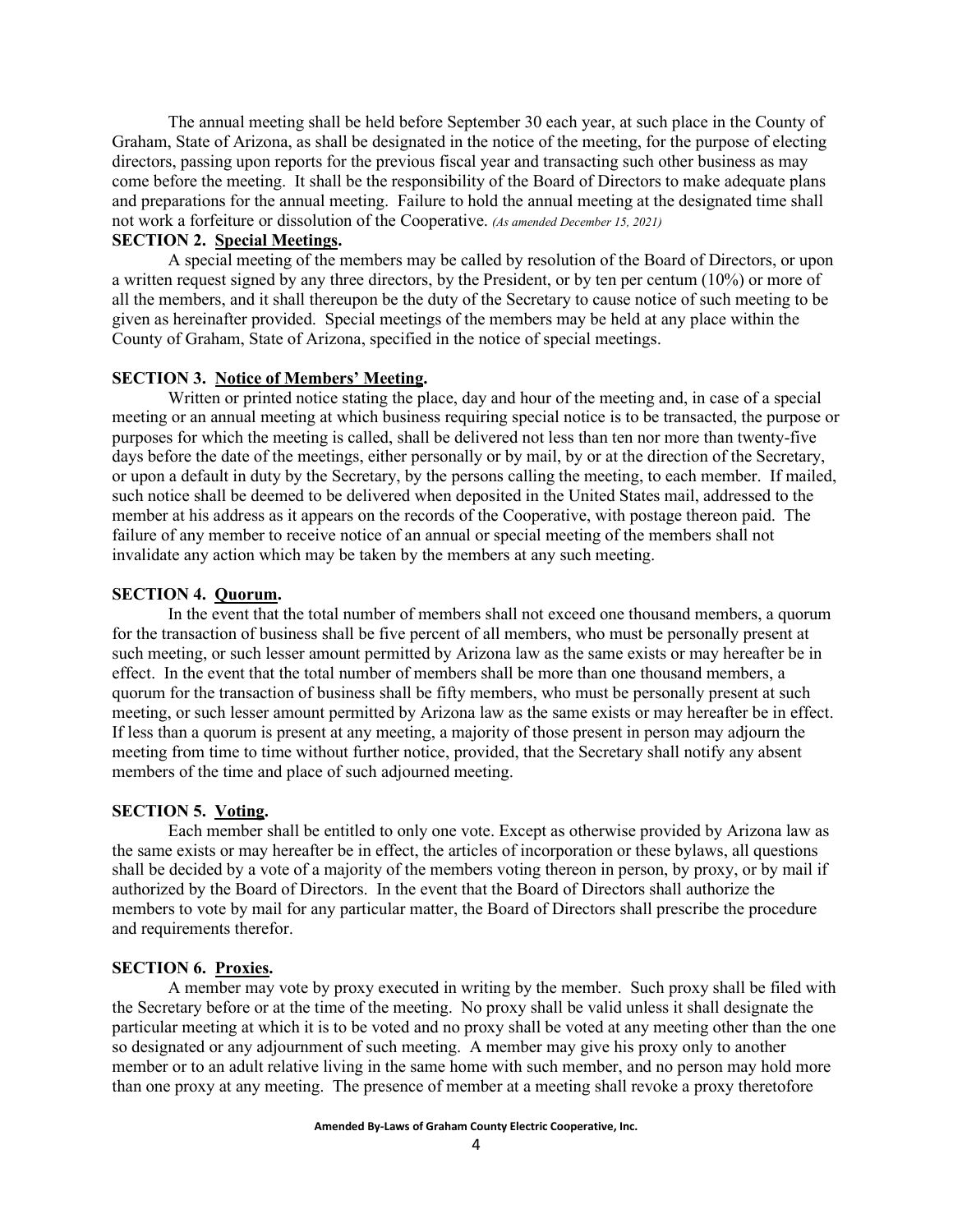executed by him and such member shall be entitled to vote at such meeting in the same manner and with the same effect as if he had not executed a proxy.

### **SECTION 7. Order of Business.**

The order of business at the annual meeting of the members and, so far as possible, at all other meetings of the members, shall be essentially as follows:

- 1. Report as to which members are present in person in order to determine the existence of a quorum and which members are represented by proxy.
- 2. Reading of the notice of the meeting and proof of the due publication or mailing thereof, or the waiver or waivers of notice of the meeting, as the case may be.
- 3. Reading of unapproved minutes of previous meetings of the members and the taking of necessary action thereon.
- 4. Presentation and consideration of reports of officers, directors, and committees.
- 5. Election of directors.
- 6. Unfinished business.
- 7. New business.
- 8. Adjournment.

## **ARTICLE IV Directors**

### **SECTION 1. General Powers.**

The business and affairs of the Cooperative shall be managed by a board of nine directors which shall exercise all the powers of the Cooperative except such as are by law, the articles of incorporation or these bylaws conferred upon or reserved to the members.

### **SECTION 2. Election and Tenure of Office.**

All directors shall be elected by secret ballot and shall hold office for a term of three years. One director being elected to represent each district at each annual meeting. The director from each district receiving the largest vote at the 1948 annual meeting shall hold office for a term of three years, the director from each district having the next largest vote at said meeting shall hold office for a term of two years and the one from each district receiving the low vote shall hold office for a term of one year, whose office shall be subject to the election at the 1949 annual meeting of the members. All directors shall hold office until the annual meeting at which their term expires or until their successors have been elected and shall have qualified. If an election of directors shall not be held on the day designated herein for the annual meeting or at any adjournment thereof, the Board of Directors shall cause the election to be held at a special meeting of the members, as soon thereafter as conveniently may be. Directors may be elected by a plurality vote of the members.

### **SECTION 3. Qualifications.**

No person shall be eligible to become or remain a director of the Cooperative who: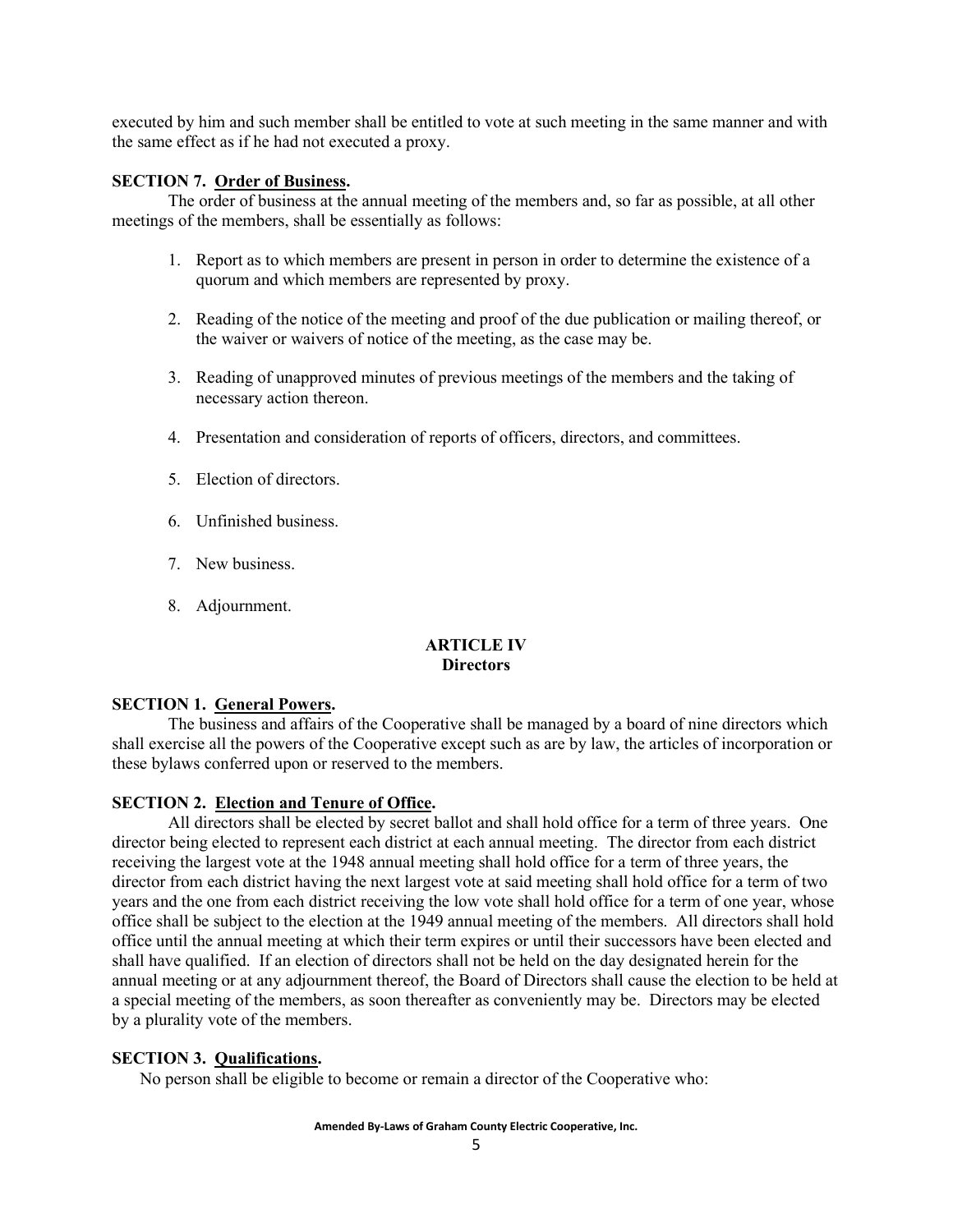- (a) Is not a member and bona fide resident in the area served or to be served by the Cooperative; or
- (b) Is in any way employed by or financially interested in (i) an entity or enterprise that competes with the Cooperative in the sale of utility services, or (ii) an entity or enterprise that competes with the Cooperative in the sale of water, or (iii) an entity that receives from or provides wholesale utility services to the Cooperative (exception AEPCO, Sierra Southwest Board membership), or (iv) an entity or enterprise selling electrical energy to the Cooperative, or  $(v)$  an entity or enterprise primarily engaged in the sale of electrical or plumbing appliances, fixtures or supplies to the members of the Cooperative. *(As amended December 15, 2021)*
- (c) Is a former employee of the Cooperative who was terminated by that entity for cause.
- (d) Was employed by the Cooperative within five years prior to the election.

Upon the establishment of the fact that a director is holding office in violation of any of the foregoing provisions, the Board of Directors shall remove such director from office. However, nothing contained in this section shall affect in any manner the validity of any action taken while a "disqualified" person was serving as a member of the Board of Directors. *(As amended December 15, 2021)*

## **SECTION 4. Voting Districts.**

The territory served or to be served by the Cooperative shall be divided into three districts, each of which shall contain as nearly as possible the same number of members. Each district shall be represented by three directors. The Board of Directors shall at least ninety days before the first annual meeting designate the territorial limits of the three districts, and not less than sixty days before any meeting of the members at which directors are to be elected, the Board of Directors shall review the composition of the several districts, and if it should be found that inequalities in representation have developed which can be corrected by a re-delineation of districts, the Board of Directors shall reconstitute the districts so that each shall contain as nearly as possible the same number of members.

### **SECTION 5. Nominations and Election of Directors.**

- (a) All persons who desire to serve on the Cooperative's Board of Directors, including write-in candidates, must satisfy the qualifications of Article IV, section 3, and be nominated by petition, in writing, containing the signatures of at least twenty-five (25) current members (who are listed as members on the records of the Cooperative) and who live in the district in which the proposed candidate resides and which the proposed candidate desires to serve as a Director. Nominating petitions will be available 60 days prior to the annual meeting of the cooperative and must be obtained in person from the Office Manager, the Finance Manager, or the General Manager of the Cooperative by the candidate desiring to run for a position on the board. No member may sign the petition of more than one person seeking to be nominated by petition. Nominating petitions must be filed with the Secretary of the Cooperative or the Finance Manager of the Cooperative not less than thirty-five (35) days prior to the annual meeting of the members if the candidate's name is to appear on the ballot. A write-in candidate must file a petition with the correct number of qualified signatures at least 15 days prior to the annual meeting.
- (b) At the time the candidate asks for and receives the nominating petition, the candidate must read and sign the Code of Ethics for Candidates for the Board of Directors that has been adopted by the Board of Directors. Any Candidate who violates these policies, or any Candidate who discovers that his or her employees, agents or supporters are violating these policies and does not report it to the Board and does not correct said behavior, shall be disqualified as a Candidate for the Board of Directors. All ballots tainted by violations of this policy shall be disqualified. If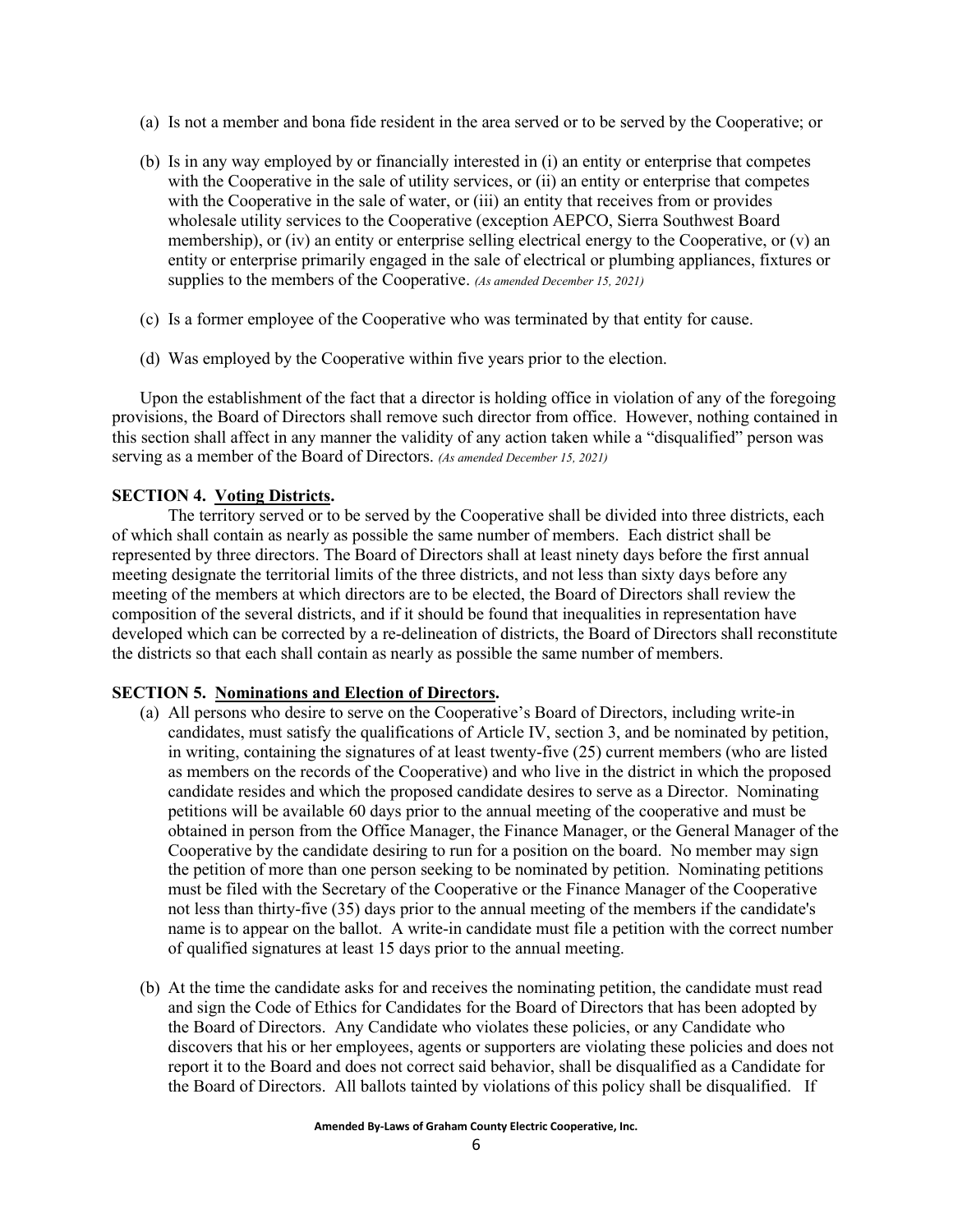the violation of these policies is brought to the attention of the Board of Directors after the Candidate is elected, the Board shall have the right to remove that Candidate from the Board.

- (c) The Cooperative, by direction of the Secretary of the Board of Directors or the Finance Manager of the Cooperative, shall cause to be printed separate ballots for each district. Said ballots shall contain the names of all persons duly qualified and nominated by petition, as hereinabove provided. In addition, there shall be a blank line on the ballot to permit voting members to write in the name of another qualified member whose name is not printed on the ballot and vote for that member. (A write-in candidate must file a petition with the correct number of qualified signatures at least 15 days prior to the annual meeting. See section 5 a.)
- (d) Not less than ten (10) days before the annual meeting, the Secretary of the Board of Directors or the Finance Manager of the Cooperative shall cause to be mailed to each member of the Cooperative either a list of the candidates nominated pursuant to this section and a notice that the election will be held at the annual meeting or a ballot for the district in which the member resides (or in the case of a corporation, partnership or limited liability company, the district in which the entity receives service) and instructions for completing the ballot and returning it or mailing it to the Cooperative headquarters prior to the annual meeting.
- (e) If the election is to be held at the annual meeting, at the meeting the Secretary of the Board of Directors or the Finance Manager shall place in nomination the names of qualified candidates for each district. Voting shall be in person on the official printed ballots prepared by the Secretary or Finance Manager. Natural members shall vote only in the district in which they live. Corporations, partnerships or limited liability companies, shall vote in the district in which the entity receives service. Each member shall be entitled to one vote. The counting of the ballots, by districts, shall take place at the meeting and shall be the responsibility of an election committee consisting of a chairman and at least two members who shall be appointed by resolution of the Board of Directors.
- (f) If the Board of Directors authorizes voting by mail-in ballot, the Board of Directors shall prescribe the rules and procedures with respect to the mechanics of the election. The deadline for receiving the ballots in the headquarters of the Cooperative shall be no later than noon on the Thursday before the annual meeting. The counting of the ballots, by districts, shall be the responsibility of an election committee consisting of a chairman and at least three members (one from each district) who shall be appointed by resolution of the Board of Directors. The counting of the ballots shall be done at a meeting of the election committee at the headquarters of the Cooperative prior to the annual meeting. Members of the Cooperative and members of the Board of Directors and those designated by the Board of Directors may observe the election committee's counting of the ballots.
- (g) The candidate (who is otherwise qualified under Article IV, section 3) from each district receiving the highest number of votes shall be declared the officially elected director of that district. Should two or more candidates tie in receiving the largest number of votes received for an available term of director for a district, the tie shall be resolved by the drawing of lots supervised by the election committee. The election committee shall use a new deck of playing cards, and each candidate who tied shall draw a card from the deck of cards. The candidate drawing the highest card shall be declared the winner of the election. Aces are to be considered the highest card in the deck.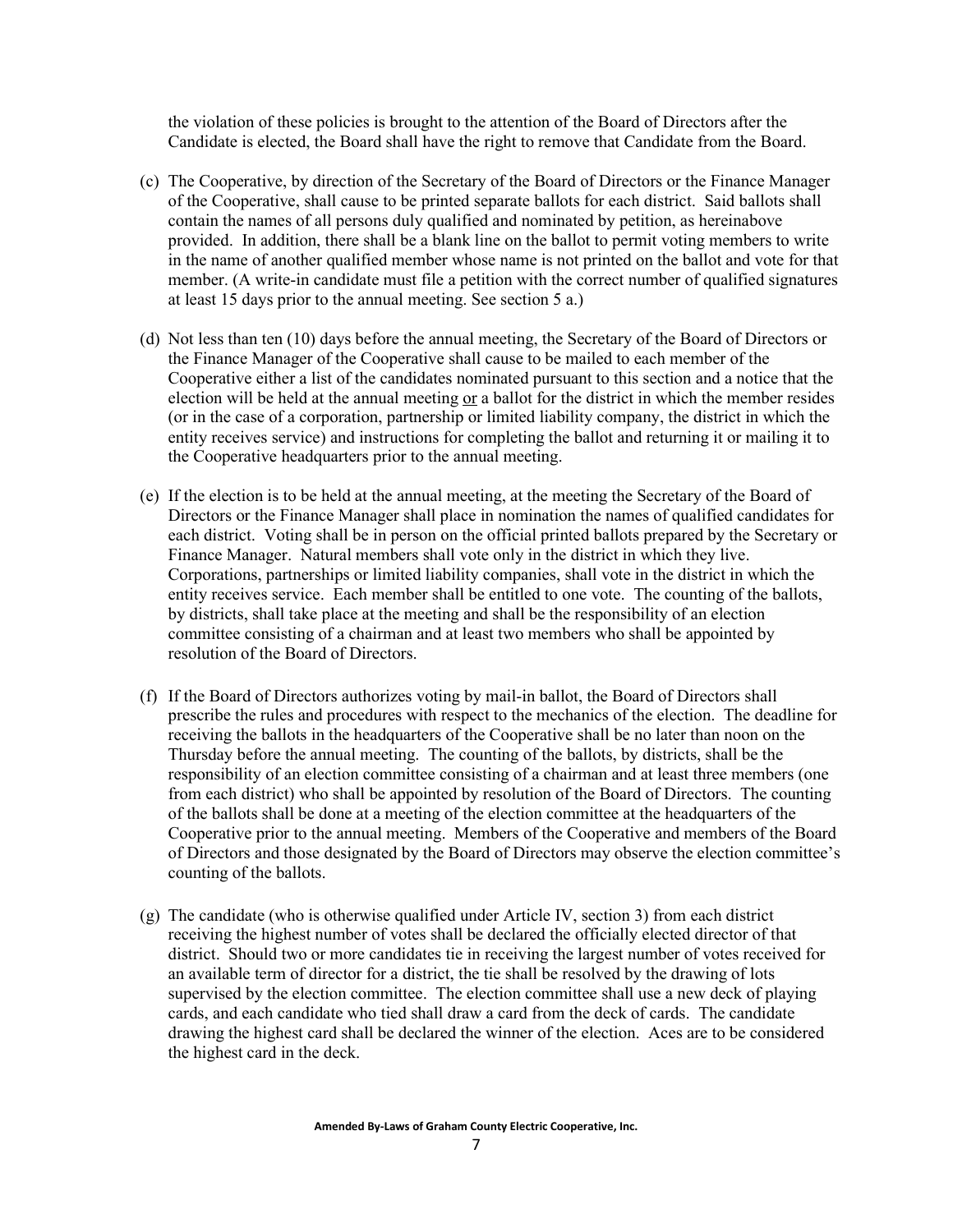(h) If an election is uncontested by a qualified candidate, then the Board of Directors may forgo the election process. *(As amended December 15, 2021)*

### **SECTION 6. Removal of Directors by Members.**

Any member may bring charges against a director, and by filing with the Secretary such charges in writing together with a petition signed by at least ten per centum of the members, may request the removal of such director by reason thereof. Such director shall be informed in writing of the charges at least ten days prior to the meeting of the members at which the charges are to be considered and shall have an opportunity at the meeting to be heard in person or by counsel and to present evidence in respect to the charges; and the person or persons bringing the charges against him shall have the same opportunity. The question of the removal of such director shall be considered and voted upon at the meeting of the members at such meeting without compliance with the foregoing provisions respect to nominations.

## **SECTION 7. Vacancies.**

Subject to the provisions of these bylaws with respect to the filling of vacancies caused by the removal of directors by the members, a vacancy occurring in the Board of Directors shall be filled by the affirmative vote of a majority of the remaining directors of the unexpired portion of the term.

#### **SECTION 8. Compensation.**

Directors shall not receive salaries for their services as directors, except that by resolution of the Board of Directors a fixed fee for attendance at board meetings may be established from time to time by the majority approval of the Board of Directors. This rate may be up to the average compensation rate for electrical distribution cooperative Board of Directors in the state of Arizona. Directors shall also be paid an attendance fee and shall be reimbursed for out-of-pocket expenses incurred for representation on outside committees and boards as approved by the Board of Directors. No director shall receive compensation for serving the Cooperative in any other capacity, nor shall any close relative of a director receive compensation for serving the Cooperative, unless (i) the payment is a result of a competitive bid process in which the director involved did not participate in the drafting of the bid request or in the bid approval process; or (ii) service by the director or his or her close relative is a result of a situation that is certified by the Board of Directors to have been an emergency measure, or (iii) the hiring of the relative as an employee is approved by the Board of Directors and the position is not as General Manager or Finance Manager. *(As amended December 15, 2021)*

#### **ARTICLE V Meetings of Directors**

#### **SECTION 1. Regular Meeting.**

A regular meeting of the Board of Directors shall also be held monthly at such time and place in Graham County, Arizona, as the Board of Directors may provide by resolution. Such regular monthly meetings may be held without notice other than such resolution fixing the time and place thereof.

### **SECTION 2. Special Meetings.**

Special meetings of the Board of Directors may be called by the President or by any three directors, and it shall thereupon be the duty of the Secretary to cause notice of such meeting to be given as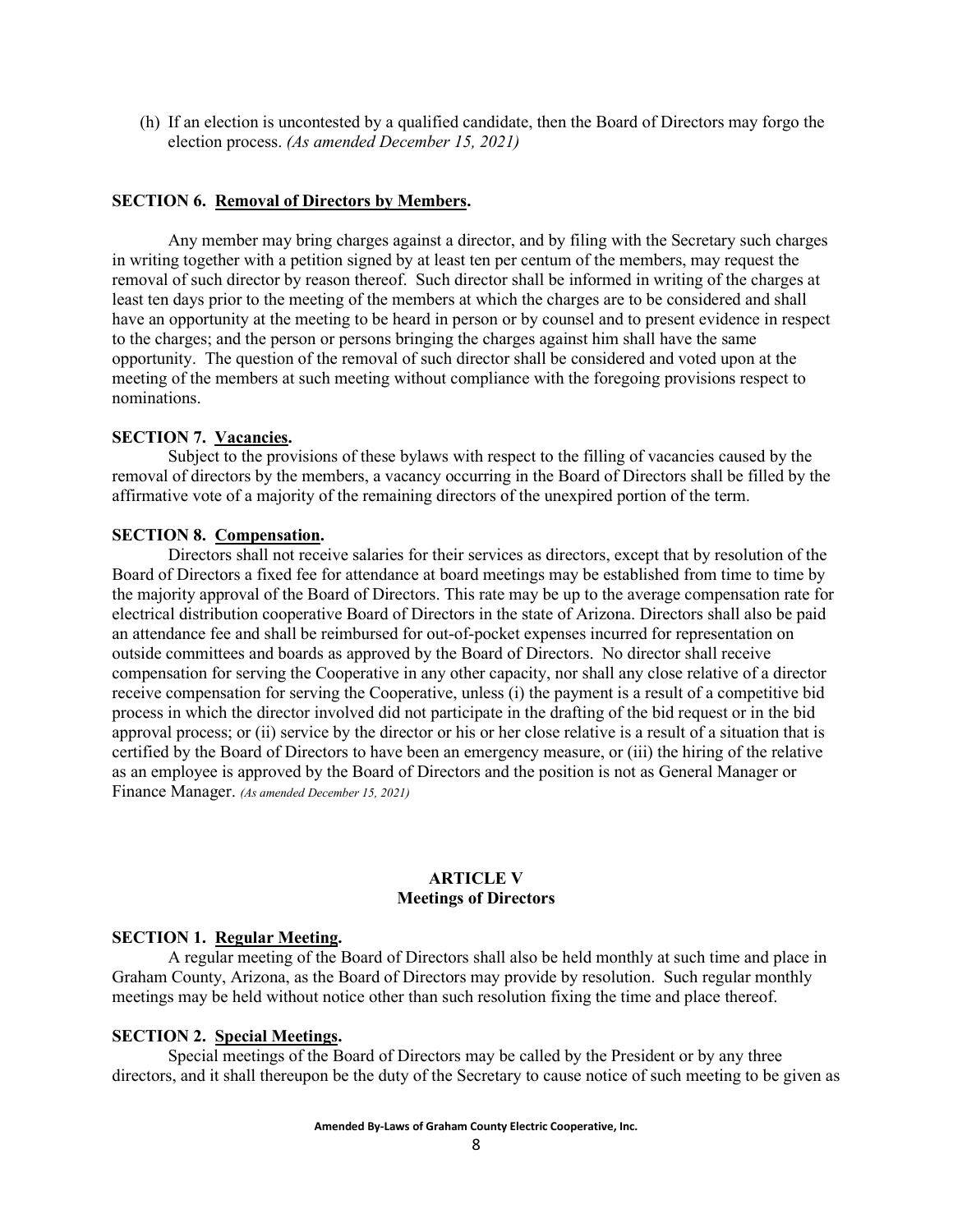hereinafter provided. The President or the directors calling the meeting shall fix the time and place (which shall be in Graham County, Arizona), for the holding of the meeting.

### **SECTION 3. Notice of Directors Meetings.**

Written notice of the time, place and purpose of any special meeting of the Board of Directors shall be delivered to each director not less than three days previous thereto, either personally or by mail, by or at the direction of the Secretary, or upon a default in duty by the Secretary, by the President or the directors calling the meeting. If mailed, such notice shall be deemed to be delivered when deposited in the United States mail addressed to the director at his address as it appears on the records of the Cooperative, with postage thereon prepaid.

#### **SECTION 4. Quorum.**

A majority of the Board of Directors shall constitute a quorum, provided, that if less than such majority of the directors is present at said meeting, a majority of the directors present may adjourn the meeting from time to time; and provided further, that the Secretary shall notify any absent directors of the time and place of such adjournment meeting. The act of the majority of the directors present at a meeting at which a quorum is present shall be the act of the Board of Directors. Once a quorum on the directors is established it shall be a legal meeting and will continue to be a legal meeting even if directors leave the meeting prior to adjournment. *(As amended December 15, 2021)*

## **ARTICLE VI Officers**

#### **SECTION 1. Number.**

The officers of the Cooperative shall be a President, Vice-President, and Secretary, and such other officers as may be determined to be necessary or desirable by the Board of Directors from time to time. The Vice-President and the Secretary may hold additional offices such as Treasurer if the Board decides that it is desirable. *(As amended October 19, 2013)*

#### **SECTION 2. Election and Term of Office.**

The officers shall be elected annually at the first meeting of the Board of Directors that occurs after the annual meeting of the members of the Cooperative. The officers shall be nominated by secret ballot by the members of the Board of Directors. After a slate of candidates is nominated, the members of the Board of Directors shall vote for the officer by secret ballot. The winning candidate must receive a majority of the votes. If one candidate does not receive a majority after the first ballot, the members of the Board of Directors shall vote again for the candidates who received the two highest totals. The President shall be nominated and elected first. Then the Vice-President shall be nominated and elected. Then the Secretary shall be elected. Finally, any other officers that the Board of Directors chooses to elect shall be nominated and elected. Each officer shall hold office until the first meeting of the Board of Directors following the next succeeding annual meeting of the members of the Cooperative or until his or her successor shall have been elected and shall have agreed to serve. A vacancy in any office shall be filled by the Board of Directors for the unexpired portion of the term. *(As amended October 19, 2013)*

## **SECTION 3. Removal of Officers and Agents by Directors.**

Any officer or agent elected or appointed by the Board of Directors may be removed by the Board of Directors whenever in its judgment the best interests of the Cooperative will be served thereby. In addition, any member of the Cooperative may bring charges against an officer, and by filing with the Secretary such charges in writing together with a petition signed by ten per centum of the members, may request the removal of such officer. The officer against whom such charges have been brought shall be informed in writing of the charges at least ten days prior to the board meeting at which the charges are to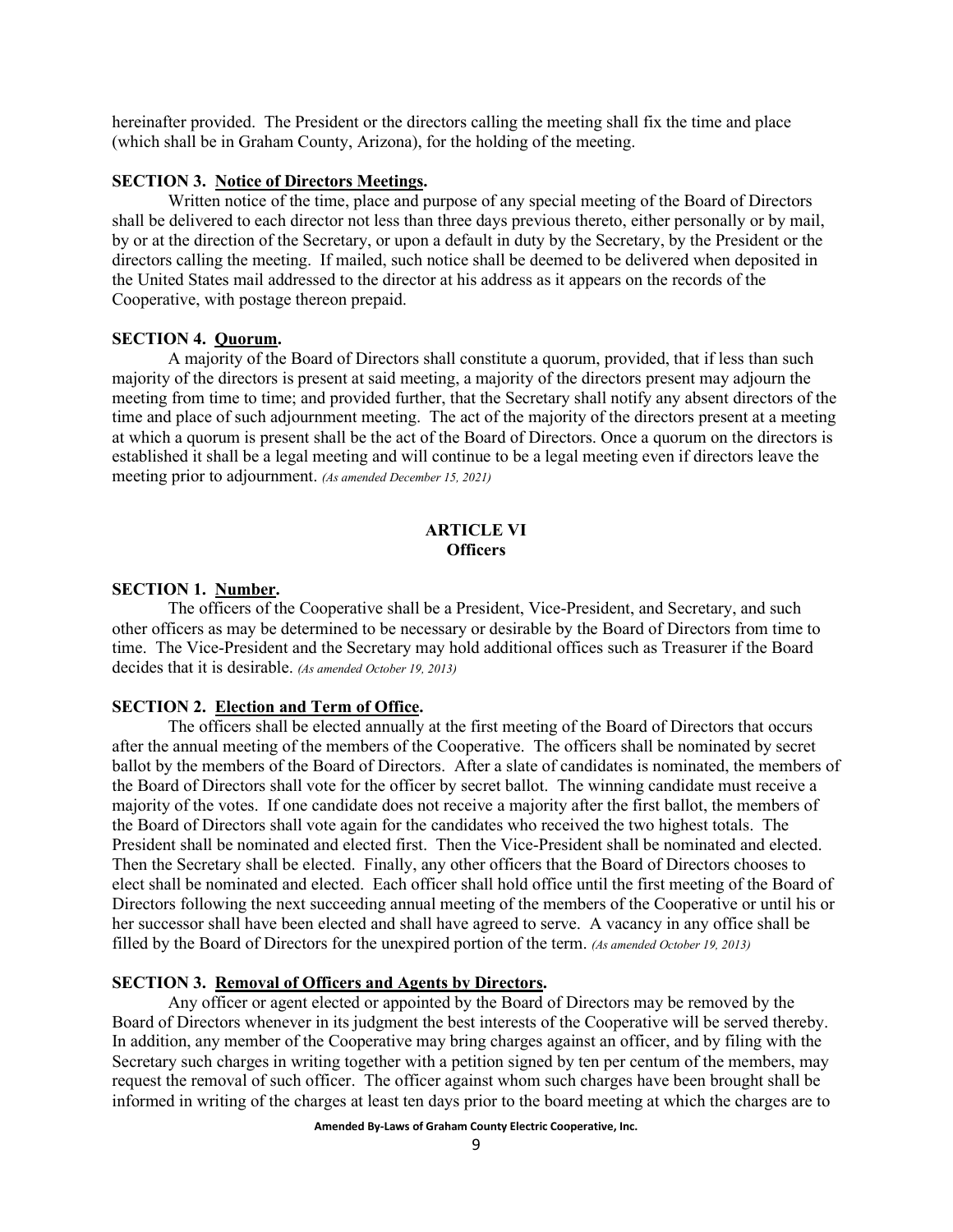be considered and shall have an opportunity at the meeting to be heard in person or by counsel and to present evidence in respect of the charges; and the person or persons bringing the charges against him shall have the same opportunity. In the event the board does not remove such officer, the question of his removal shall be considered and voted upon at the next meeting of the members.

### **SECTION 4. President.**

The President shall:

- (a) Be the principal executive officer of the Cooperative and, unless otherwise determined by the members of the Board of Directors, shall preside at all meetings of the members and the Board of Directors;
- (b) Sign, with the Secretary, documents which shall have been authorized by the Board of Directors or the members, and may sign any deeds, mortgages, deeds of trust, notes, bonds, contracts or other instruments authorized by the Board of Directors to be executed, except in cases in which the signing and execution thereof shall be expressly delegated by the Board of Directors or by these bylaws to some other officer or agent of the Cooperative, or shall be required by law to be otherwise signed or executed; and

In general, perform all duties incident to the office of President and such other duties as may be prescribed by the Board of Directors from time to time. *(As amended December 15, 2021)*

## **SECTION 5. Vice-President.**

In the absence of the President, or in the event of his inability or refusal to act, the Vice President shall perform the duties of the President, and when so acting, shall have all the powers of and be subject to all the restrictions upon the President. The Vice President shall also perform such other duties as from time to time may be assigned to him by the Board of Directors.

### **SECTION 6. Secretary.**

The Secretary with the help of the management of the Cooperative shall:

- (a) Keep the minutes of the meetings of the members and of the Board of Directors in one or more books provided for that purpose;
- (b) See that all notices are duly given in accordance with these bylaws or as required by law;
- (c) Be custodian of the corporate records and of the seal of the Cooperative and affix the seal of the Cooperative to all certificates of membership prior to the issue thereof and to all documents, the execution of which on behalf of the Cooperative under its seal is duly authorized in accordance with the provisions of these bylaws;
- (d) Keep a register of the names and post office addresses of all members;
- (e) Have general charge of the books of the Cooperative;
- (f) Keep on file at all times a complete copy of the articles of incorporation and bylaws of the Cooperative containing all amendments thereto (which copy shall always be open to inspection of any member), and at the expense of the Cooperative, forward a copy of the bylaws and of all amendments thereto to such member; and

**Amended By-Laws of Graham County Electric Cooperative, Inc.**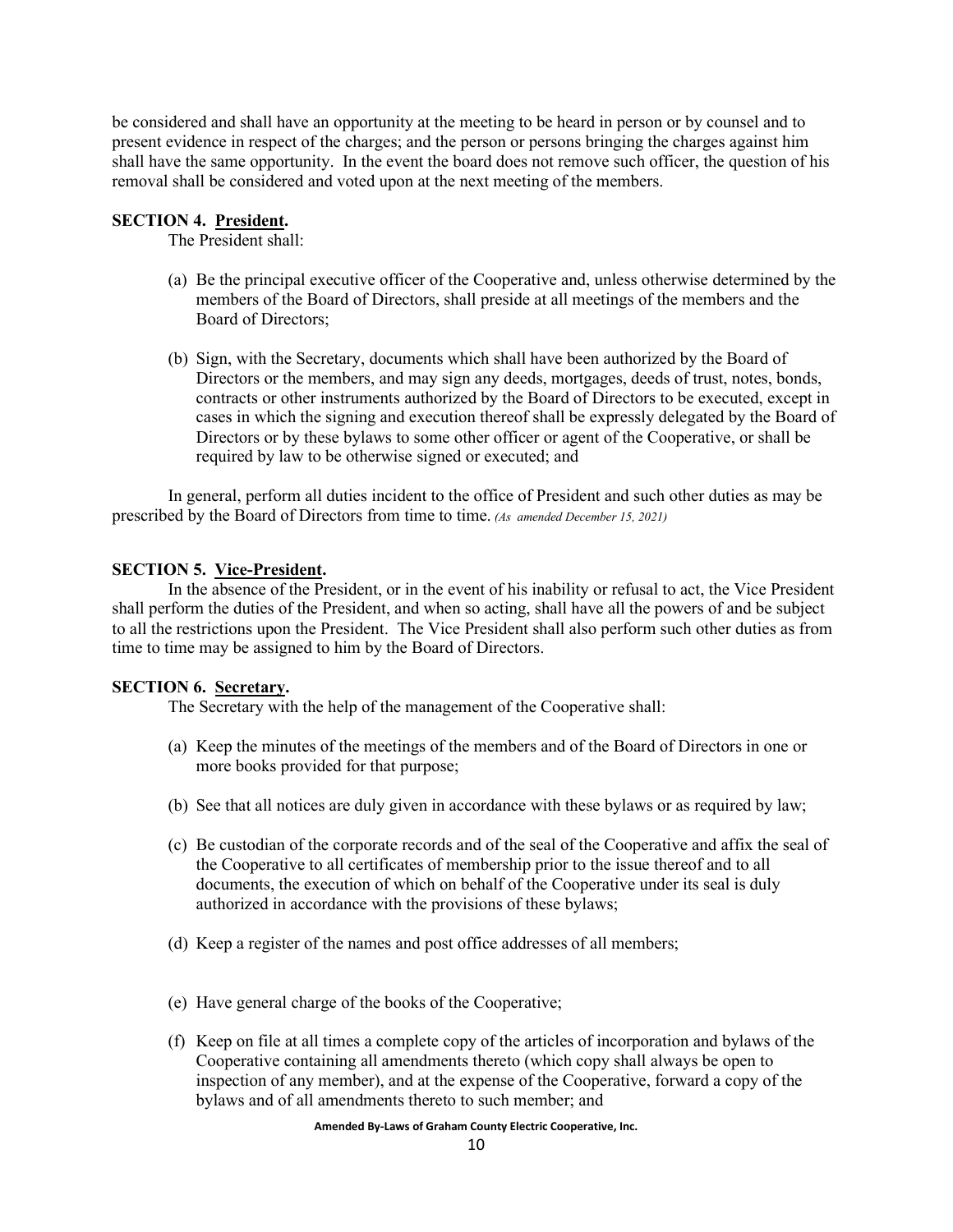In general, perform all duties incident to the office of Secretary and such other duties as from time to time may be assigned to him by the Board of Directors. *(As amended December 15, 2021)*

## **SECTION 7. Manager.**

The Board of Directors may appoint a manager who may be, but who shall not be required to be, a member of the Cooperative. The manager shall perform such duties and shall exercise such authority as the Board of Directors may from time-to-time vest in him.

### **SECTION 8. Compensation.**

The powers, duties and compensation of officers, agents, employees and Board of Directors shall be fixed by the Board of Directors, subject to the provisions of these bylaws with respect to compensation for close relatives of directors. *(As amended April 2, 2021)* **SECTION 9. Reports.**

The officers of the Cooperative shall submit at each annual meeting of the members reports covering the business of the Cooperative for the previous fiscal year. Such reports shall set forth the condition of the Cooperative at the close of such fiscal year. *(As amended December 15, 2021)*

## **ARTICLE VII Non-Profit Operation**

## **SECTION 1. Interest or Dividends on Capital Prohibited.**

The Cooperative shall at all times be operated on a Cooperative non-profit basis for the mutual benefit of its patrons. No interest or dividends shall be paid or payable by the Cooperative on any capital furnished by its patrons.

### **SECTION 2. Patronage Capital in Connection with Furnishing Utility Services.**

In the furnishing of electric and/or water services the Cooperative's operations shall be so conducted that all patrons will through their patronage furnish capital for the Cooperative. All such amounts in excess of operating costs and expenses at the moment of receipt by the Cooperative are received with the understanding that they are furnished by the patrons as capital. *(As amended December 15, 2021)*

## **SECTION 3. Apportionment of Revenues.**

The Board of Directors shall apportion the revenues of the Cooperative for any fiscal year for the following purposes in the order named:

- 1. To pay or provide for expenses of operation and maintenance of its facilities during such fiscal year;
- 2. To provide reasonable working capital;
- 3. To pay or provide for the payment of interest due in such fiscal year;
- 4. To pay or provide for the payment of principal obligations due in such fiscal year;
- 5. To provide working capital for the payment of indebtedness of the Cooperative in an amount not less than the total of the interest and principal payments in respect thereof required to be made during the next following year;
- 6. To finance, or to provide a reserve for the financing of, the construction or acquisition by the Cooperative of additional facilities to the extent determined by the Board of Directors; and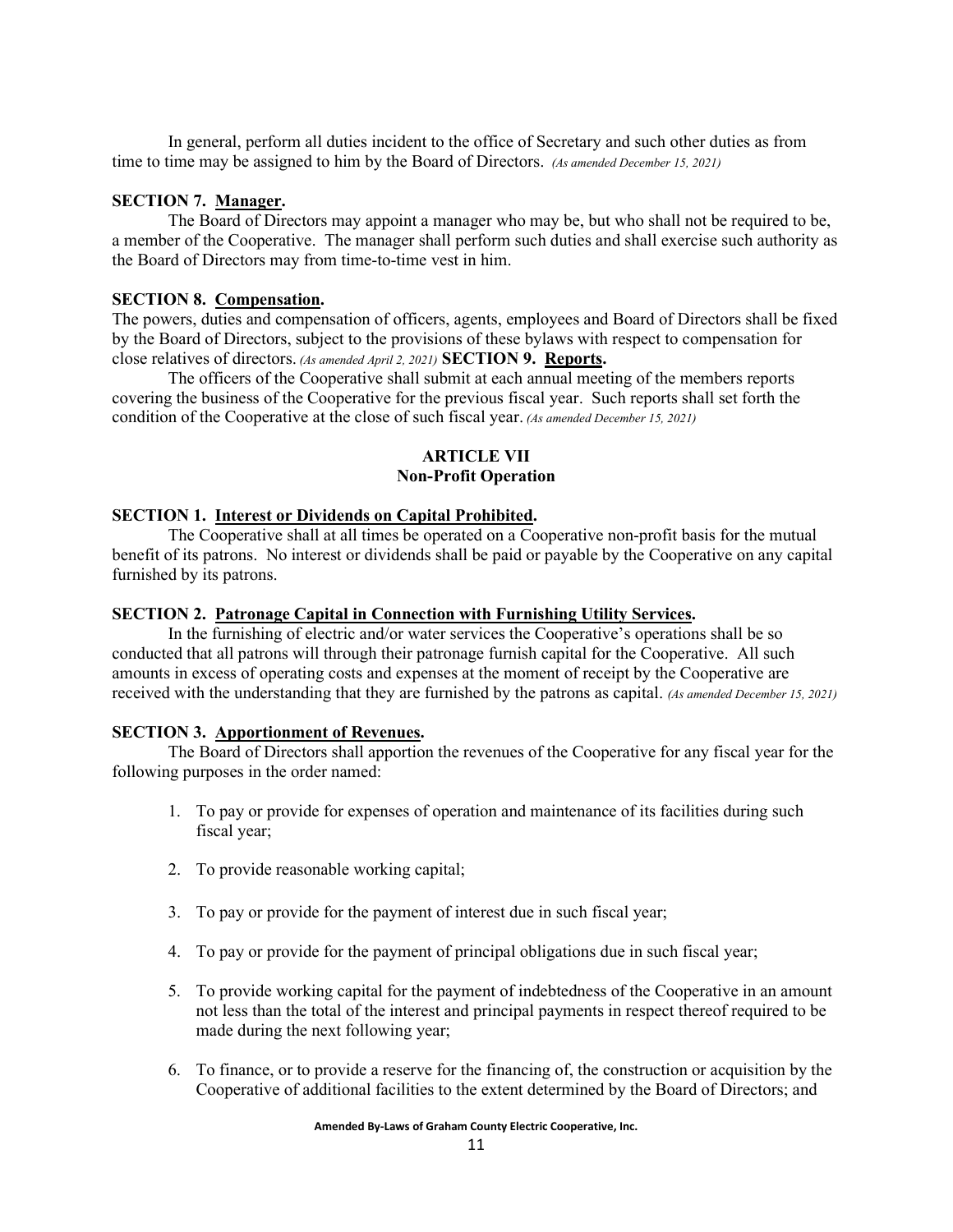7. To provide working capital for contingencies or emergencies in an amount and to the extent deemed necessary by the Board of Directors.

Nothing herein contained shall be construed to prohibit the payment by the Cooperative of all or any part of its indebtedness prior to the date the same shall become due. *(As amended December 15, 2021)*

### **SECTION 4. Patronage Refunds to Members.**

Any capital derived from member patrons remaining after apportionment thereof as set forth in Section 3 of this Article may be distributed by the Cooperative to its members as patronage refunds prorated in accordance with the patronage of the Cooperative by the respective members paid for during such fiscal year, provided, however, the Board of Directors may exclude from participation in such patronage refund distribution any member served under individual contract designed to deliver power at wholesale or for resale.

Any other provision in these Bylaws or provisions in the membership agreement and application notwithstanding, any patronage capital refunds that remain unclaimed and/or undeliverable after the Cooperative's attempts to deliver them, for a period of two (2) years from the date the Cooperative first attempted to make payment, shall be deemed to be irrevocably assigned and contributed to the Cooperative for educational and charitable purposes. The Cooperative has set up a charitable tax-exempt corporation to administer such unclaimed and/or undeliverable refunds, such charitable tax-exempt corporation shall administer the funds for educational and charitable purposes. Failure to claim any such patronage capital payments shall include the failure by such member or former member or the personal representative or distribute of the estate of a former member to cash any check mailed to such person by the Cooperative. *(As amended February 11, 2017)*

# **ARTICLE VIII Disposition of Property**

Unless otherwise permitted by Arizona law as the same exists or may hereafter be in effect, the Cooperative may not sell, mortgage, lease or otherwise dispose of or encumber all or any substantial portion of its property unless such sale, mortgage, lease or other disposition or encumbrance is authorized at a meeting of the members thereof by the affirmative vote of not less than a majority of all of the members at the meeting of the cooperative, and unless the notice of such proposed sale, mortgage, lease or other disposition or encumbrance shall have been contained in the notice of the meeting; provided, however, that notwithstanding anything herein contained, the Board of Directors of the cooperative, without authorization by members thereof, shall have full power and authority to authorize the execution and delivery of a mortgage or mortgages or a deed or deeds of trust, upon, or the pledging, or encumbering, of any or all of the property, assets, rights, privileges, licenses, franchises, and permits of the cooperative, whether acquired or to be acquired and wherever situated, as well as the revenues and income therefrom, all upon such terms and conditions as the Board of Directors shall determine, to secure any indebtedness of the cooperative to the United States of America or any instrumentality or agency thereof, or to any person, association or corporation licensed, chartered or regulated by the United States, a state or any department or agency of either, including without limitation the National Rural Utilities Cooperative Finance Corporation; provided further that the Board of Directors may upon the authorization of a majority of those members of the cooperative present at a meeting of the members thereof, sell, lease, or otherwise dispose of all or a substantial portion of its property to another cooperative doing business in the state pursuant to the Act under which this cooperative is incorporated or to the holder or holders of any notes, bonds or other evidences of indebtedness issued to the United States of America or any agency or instrumentality thereof. *(As amended December 15, 2021)*

# **Amended By-Laws of Graham County Electric Cooperative, Inc. ARTICLE IX**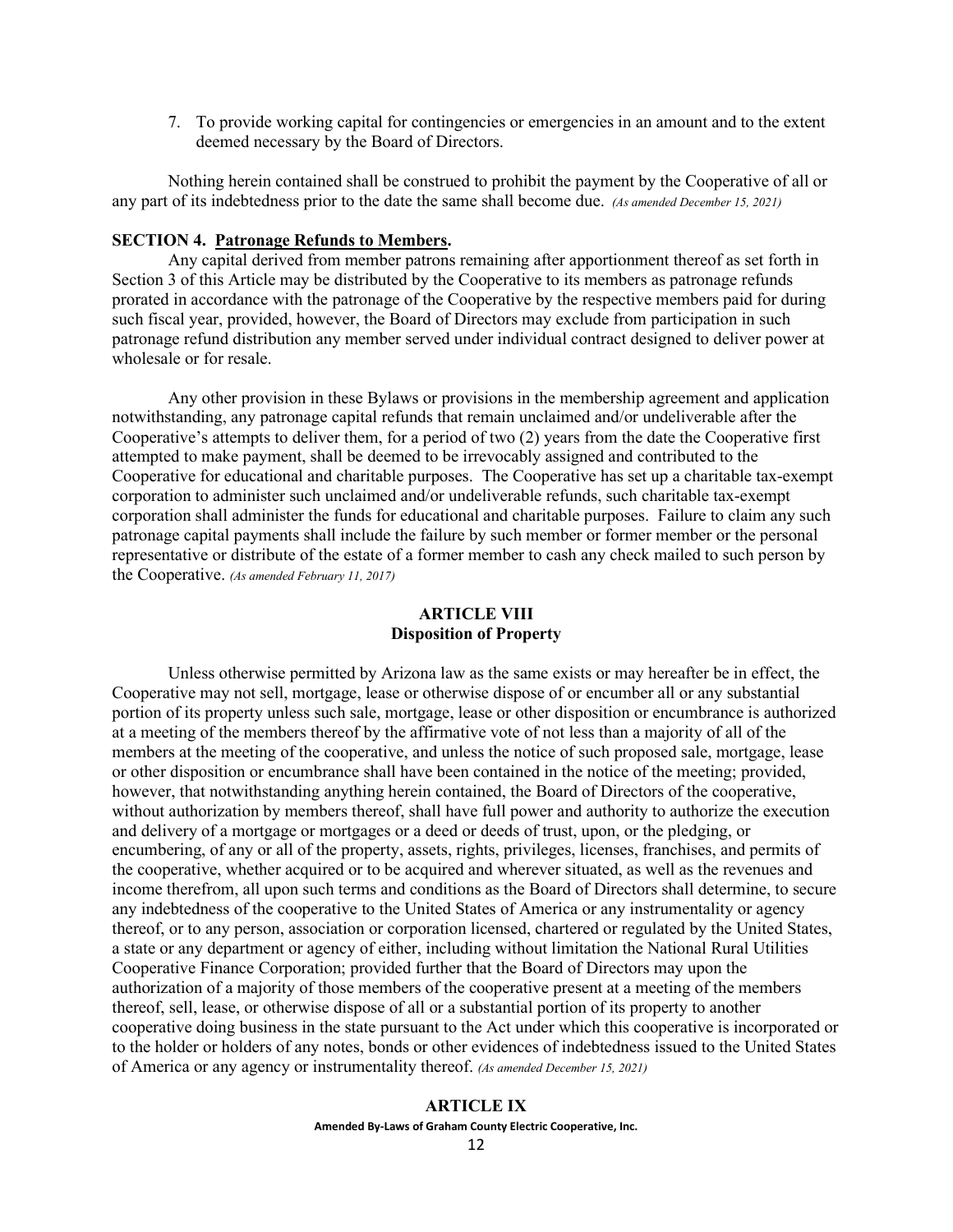#### **Seal**

The Corporate seal of the Cooperative shall be in the form of a circle and shall have inscribed thereon the name of the Cooperative and the words "Corporate Seal, State of Arizona"

## **ARTICLE X Financial Transactions**

#### **SECTION 1. Contracts.**

Except as otherwise provided in these bylaws, the Board of Directors may authorize any officer or officers, agent or agents, to enter into any contract or execute and deliver any instrument in the name and on behalf of the Cooperative, and such authority may be general or confined to specific instances.

#### **SECTION 2. Checks, Drafts, Etc.**

All checks, drafts or other orders for the payment of money, and all notes, bonds or other evidences of indebtedness issued in the name of the Cooperative shall be signed by such officer or officers, agent or agents, employee or employees of the Cooperative and in such manner as shall from time to time be determined by resolution of the Board of Directors.

#### **SECTION 3. Deposits.**

All funds of the Cooperative shall be deposited from time to time to the credit of the Cooperative in such bank or banks as the Board of Directors may select.

#### **SECTION 4. Change in Rates.**

Any proposed change in the rates charged by the Cooperative for utility services or any change in any other charges to cooperative members for utility services shall be submitted to the Arizona Corporation Commission in accordance with state law and the rules and regulations promulgated by the Arizona Corporation Commission. *(As amended December 15, 2021)*

#### **SECTION 5. Fiscal Year.**

The fiscal year of the Cooperative shall begin on the first day of January of each year, and shall end on the thirty-first day of December of the same year.

#### **ARTICLE XI Miscellaneous**

#### **SECTION 1. Membership in Other Organizations.**

The Cooperative shall not become a member of or purchase stock in any other organization without an affirmative vote of the members at a duly held meeting, the notice of which shall specify that action is to be taken upon such proposed membership or stock purchase, provided, however, that the Cooperative may upon the authorization of the Board of Directors, purchase stock in or become a member of any Cooperative organized on a non-profit basis for the purpose of engaging in or furthering the cause of rural electrification, or with the approval of the administrator of RUS, of any other corporation for the purpose of acquiring electric facilities.

#### **SECTION 2. Waiver of Notice.**

Any member or director may waive in writing any notice of a meeting required to be given by these bylaws. The attendance of a member or director at any meeting shall constitute a waiver of notice of such meeting by such member or director, except in case a member or director shall attend a meeting